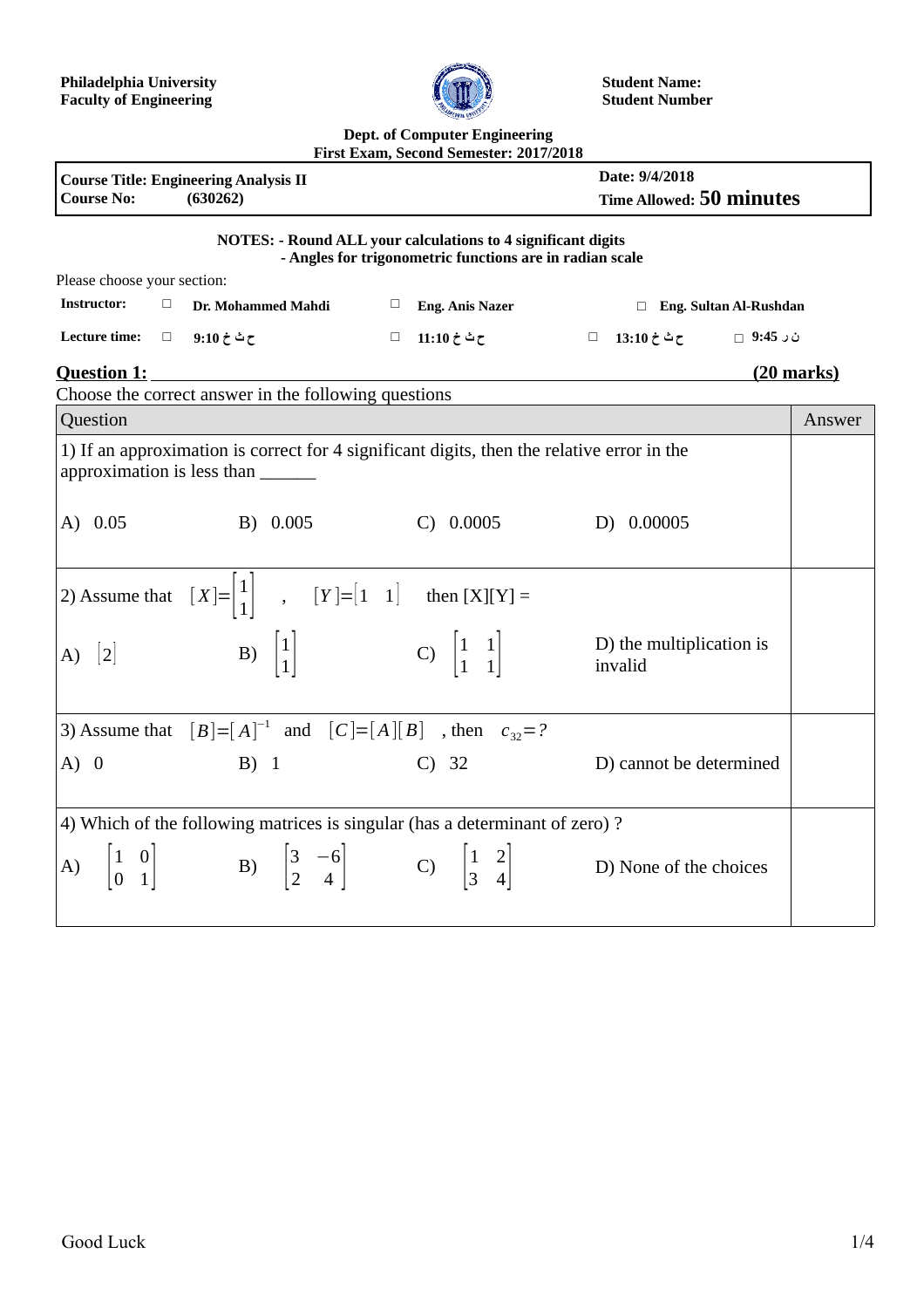## **Question 2:**

Consider the following equation

$$
f(x)=\sin(x^2)-0.5
$$

a) Write  $f'(x)$ 

b) Perform three Newton-Raphson iterations to solve for  $f(x)=0$ . Start with  $x = 1$ , and approximate the solution with an absolute error less than 0.01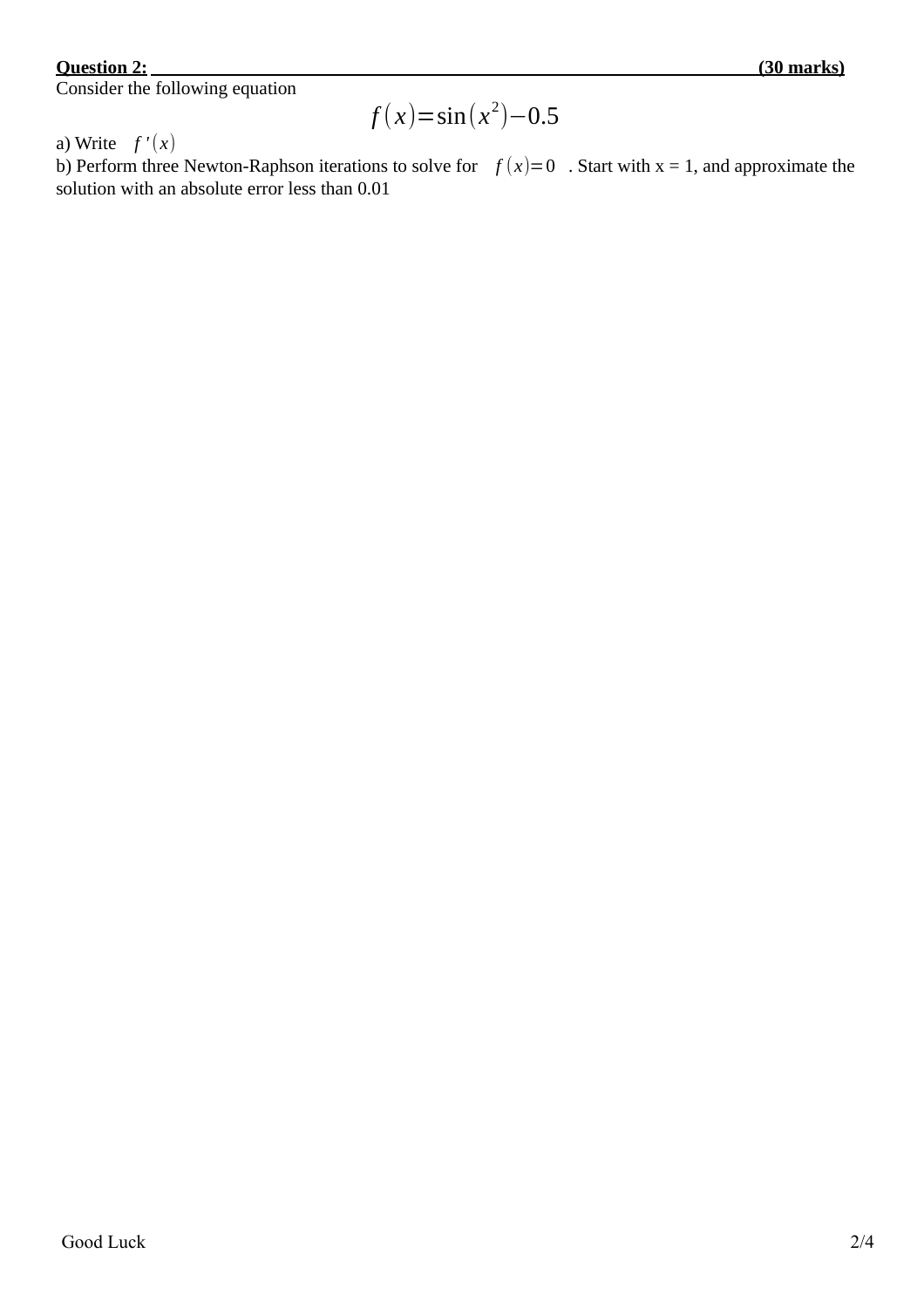## **Question 3: (30 marks)**

Approximate the solution of the system below using **two** Gauss-Seidel iterations starting with  $a = 5$ ,  $b = -2$ ,  $c = -1$ , and find the relative error in the last iteration

$$
\begin{bmatrix} 5 & -1 & -3 \ -2 & -6 & 1 \ 3 & -3 & 8 \ \end{bmatrix} \begin{bmatrix} a \ b \ c \end{bmatrix} = \begin{bmatrix} 61.9 \ 25.9 \ 51.2 \end{bmatrix}
$$